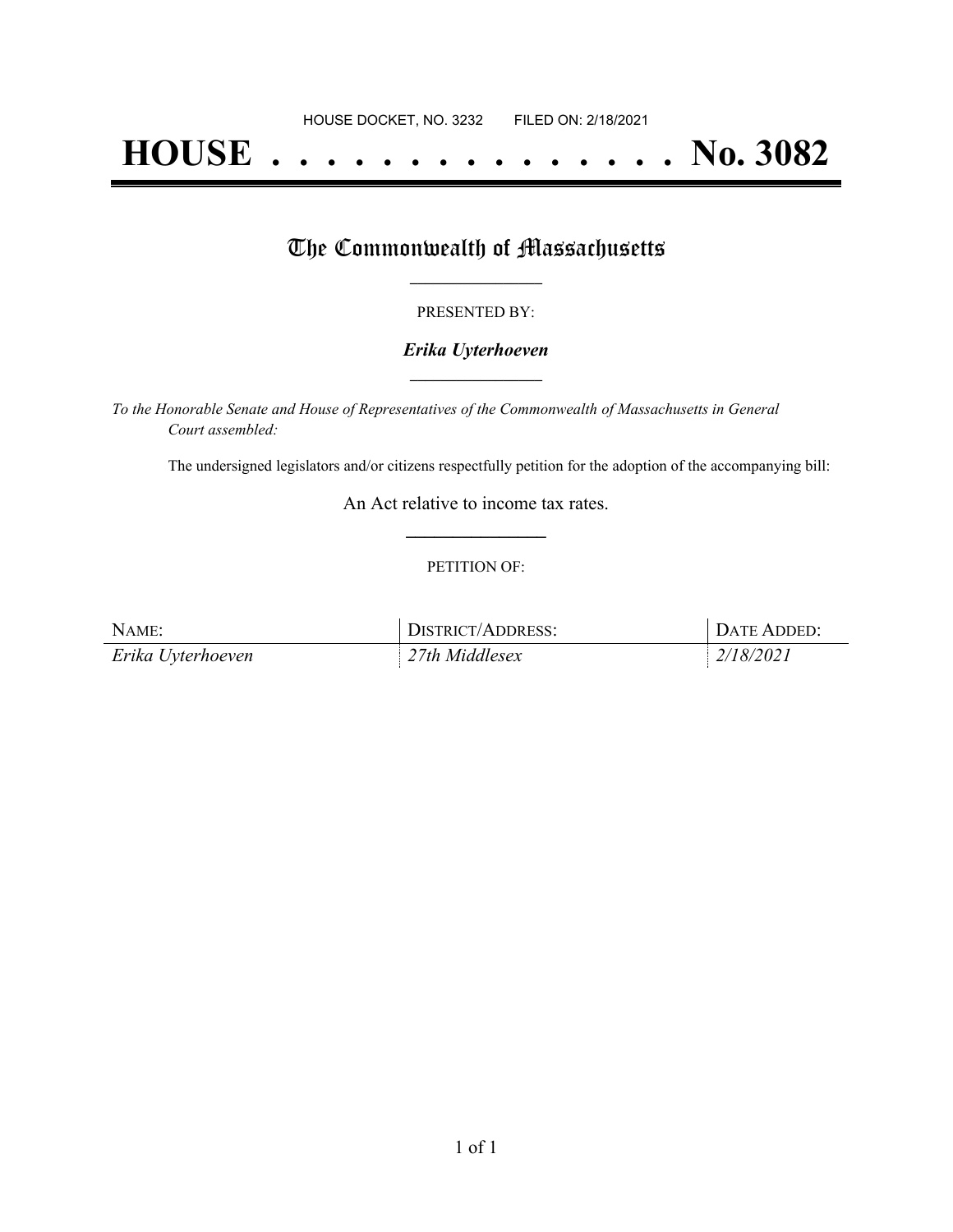## **HOUSE . . . . . . . . . . . . . . . No. 3082**

By Ms. Uyterhoeven of Somerville, a petition (accompanied by bill, House, No. 3082) of Erika Uyterhoeven relative to income tax rates. Revenue.

### The Commonwealth of Massachusetts

**In the One Hundred and Ninety-Second General Court (2021-2022) \_\_\_\_\_\_\_\_\_\_\_\_\_\_\_**

**\_\_\_\_\_\_\_\_\_\_\_\_\_\_\_**

An Act relative to income tax rates.

Be it enacted by the Senate and House of Representatives in General Court assembled, and by the authority *of the same, as follows:*

| $\mathbf{1}$   | SECTION 1. Section 4 of Chapter 62 of the General Laws is hereby amended by striking                 |
|----------------|------------------------------------------------------------------------------------------------------|
| $\overline{2}$ | lines 10 and 11, inclusive, and inserting in place thereof the following:-                           |
| 3              | (b) Part B taxable income shall be taxed at the rate of 6.0 per cent for tax years beginning         |
| 4              | on or after January 1, 2021.                                                                         |
| 5              | SECTION 2. Subparagraph (1) of paragraph (b) of part B of section 3 of chapter 62 of the             |
| 6              | General Laws, as appearing in the 2016 Official Edition, is hereby amended by striking out           |
| 7              | clause (A) and inserting in place thereof the following clause:-                                     |
| 8              | (A) a personal exemption of $$6,600$ for tax years beginning on or after January 1, 2021,            |
| 9              | For taxable years beginning on or after January 1, 2022, the personal exemption shall be:            |
| 10             | (i) the exemption in the previous year plus \$275 if the inflation-adjusted growth in baseline taxes |
| 11             | in the fiscal year ending the June 30 of the previous year exceeds 2.5 per cent and the inflation-   |
| 12             | adjusted change in baseline taxes for each consecutive 3 month period reported by the                |
|                |                                                                                                      |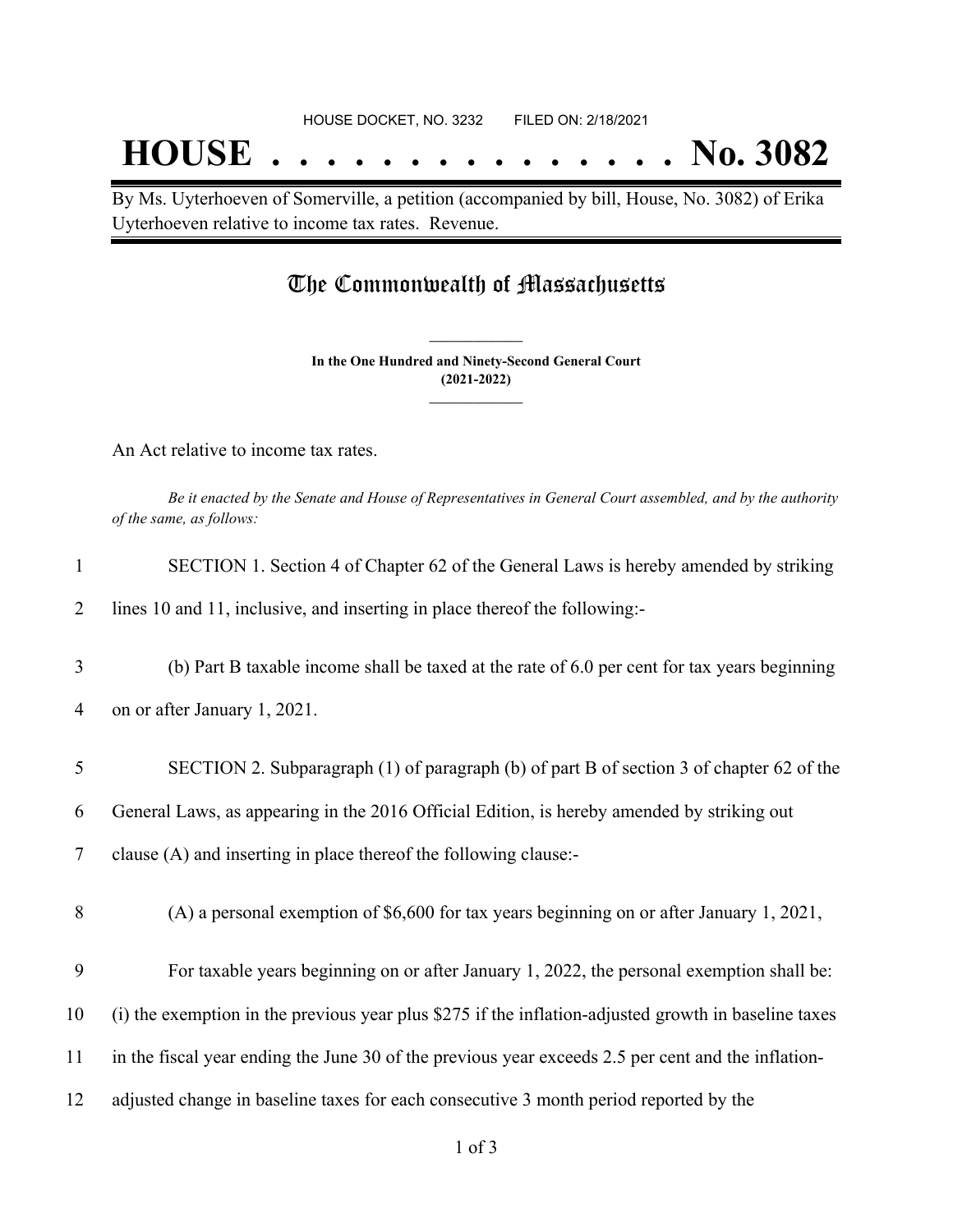commissioner between August and December of the previous year is greater than 0; or (ii) the personal exemption in effect for the prior year. On or before October 15 of each year, the commissioner shall submit a report to the secretary of administration, the house and senate committees on ways and means and the joint committee on revenue providing a preliminary statement of the personal exemption for taxable years beginning on or after the following January 1. On or before December 15, the commissioner shall make a final statement of the personal exemption for the following year to the same recipients.

 SECTION 3. Subparagraph (1A) of said paragraph (b) of said part B of said section 3 of said chapter 62, as so appearing, is hereby amended by striking out clause (A) and inserting in place thereof the following clause:-

(A) a personal exemption of \$10,200 for tax years beginning on or after January 1, 2021,

 For taxable years beginning on or after January 1, 2022, the personal exemption shall be: (i) the exemption in the previous year plus \$425 if the inflation-adjusted growth in baseline taxes in the fiscal year ending the June 30 of the previous year exceeds 2.5 per cent and the inflation-27 adjusted change in baseline taxes for each consecutive 3 month period reported by the commissioner between August and December of the previous year is greater than 0; or (ii) the personal exemption in effect for the prior year. On or before October 15 of each year, the commissioner shall submit a report to the secretary of administration, the house and senate committees on ways and means and the joint committee on revenue providing a preliminary statement of the personal exemption for taxable years beginning on or after the following January 1. On or before December 15, the commissioner shall make a final statement of the personal exemption for the following year to the same recipients.

of 3